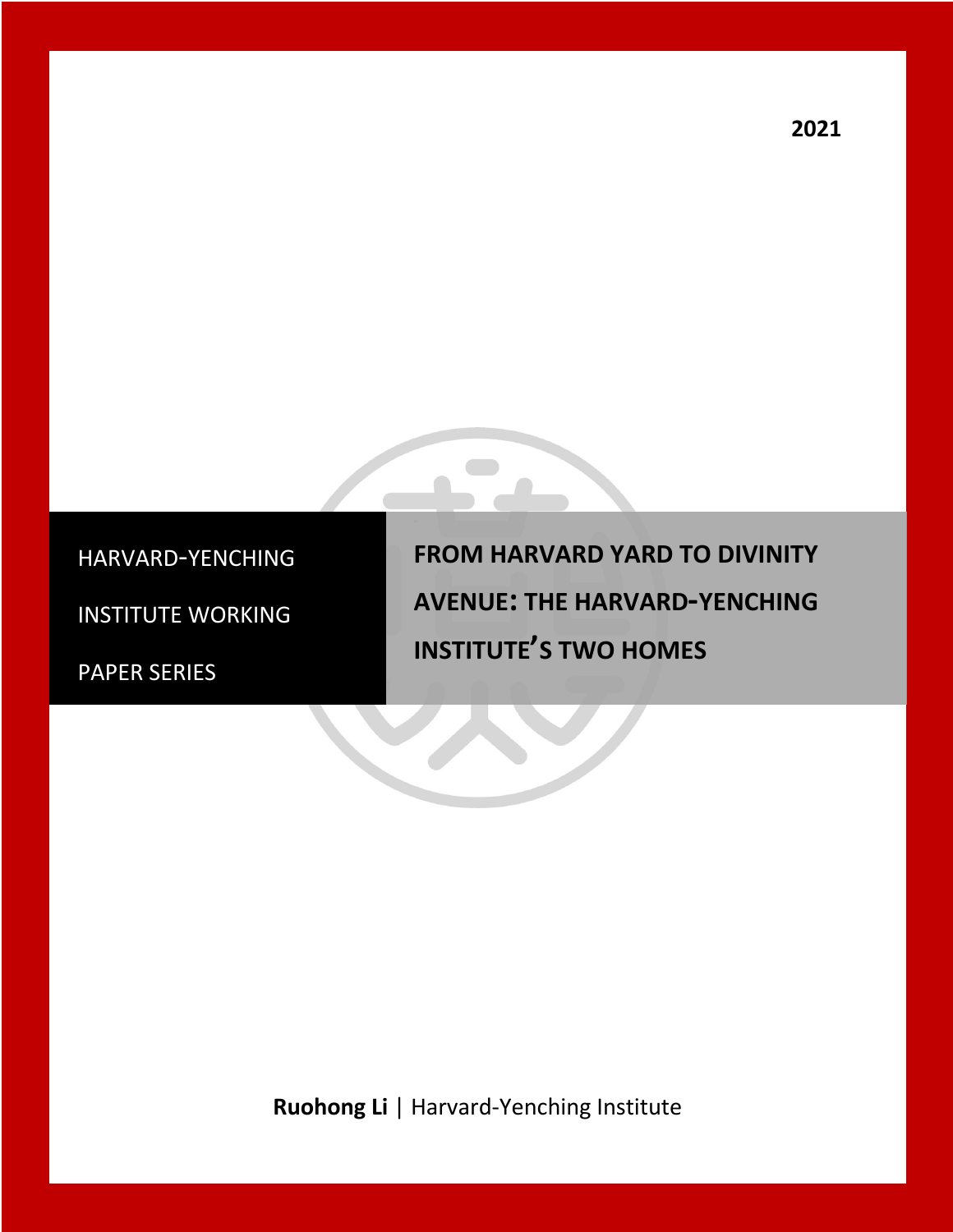## **From Harvard Yard to Divinity Avenue: The Harvard-Yenching Institute's Two Homes1**

Ruohong Li (Associate Director, Harvard-Yenching Institute) ruohong\_li@harvard.edu

**Abstract**: The Harvard-Yenching Institute, an independent foundation whose mission is to advance higher education in Asia, funded by the endowment from Charles Hall's estate, has had its home in two different places during its nearly a century history: Boylston Hall and 2 Divinity Avenue, two landmark buildings on Harvard University's main campus in Cambridge, Massachusetts. While the Harvard-Yenching Institute, currently located at 2 Divinity Avenue, well known for its prestigious fellowship program and full service to support East Asian Studies in Asia as well as at Harvard, the story was seldom known and rarely told about its connection to Boylston Hall and of the early history of 2 Divinity Avenue, built for the highly controversial Institute of Geographical Exploration. Central to the story are the construction of these two buildings, funding sources, and architectural renovation and expansion in relation to the history of the development and expansion of East Asian Studies and the ill-fated field of geography, abolished as a discipline of study at Harvard. This paper is an attempt to trace the history of the two major buildings at Harvard to reestablish connection between architecture and formation and evolution of academic disciplines and highlight the important role that the Harvard-Yenching Institute plays in the development and expansion of East Asian Studies and library collection at Harvard.

In Harvard Yard, between Boylston Hall and the west side of Widener Library, stands an ancient

Chinese stele. Newly arrived students and visitors and tourists from all over the world stop by and discover this gift from Harvard's Chinese Alumni on the happy occasion of their Alma Mater's tercentennial celebration in 1936, but few know the story of why the Chinese stele was erected on this spot in the first place, separate from both the Fairbank Center for Chinese Studies on Cambridge Street and the Harvard-Yenching Institute at 2 Divinity Avenue. When I was a graduate student at Harvard, 2 Divinity Avenue and Boylston Hall were the two buildings I visited most frequently. Upon my arrival at Harvard, the first building I visited was 2 Divinity Avenue to take a look at the famous Harvard-Yenching Library, whereas Boylston Hall became my favorite place in the Yard much later -- during the final year

<sup>1</sup> I am grateful to Susan Scott for providing HYI archival materials for my research and to Professor Elizabeth Perry for helping edit the draft of the paper.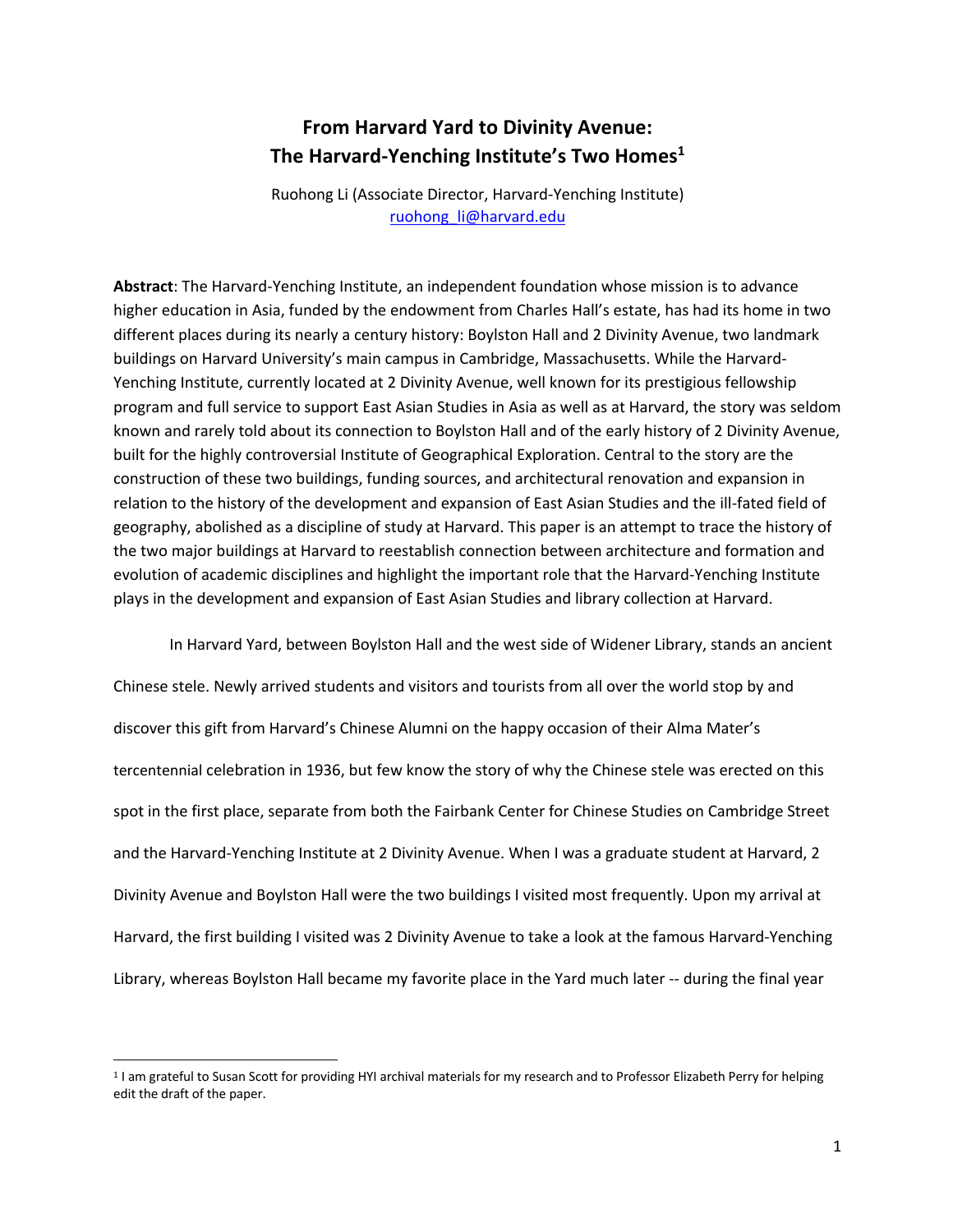of my student life when I was writing my dissertation, and at the same time working as a teaching fellow for East Asian Studies Sophomore Tutorials and a general education course on Chinese History. I found Boylston Hall, conveniently located right near the center of the Yard, a perfect place to meet with undergraduates after sections and answer their questions and requests. The Ticknor lounge felt particularly relaxing, its wide-open space allowing us to drink coffee and eat lunch while the computers located outside in the hallway were a convenient means of checking emails. However, it was only many years after I started to work for the Harvard-Yenching Institute that I found out that both 2 Divinity Avenue and Boylston Hall have a special historical connection to the Institute. What a coincidence!

During the first half of the 20<sup>th</sup> century, the Harvard-Yenching Institute was located in two different places: Boylston Hall, in front of which the above mentioned Chinese ancient stele was erected, and 2 Divinity Avenue, where the Harvard-Yenching Institute and Department of East Asian Languages and Civilizations are located today. Boylston Hall was the first home for the Harvard-Yenching Institute, founded in 1928, and later on, also for the Department of Far Eastern Languages (currently the Department of East Asian Languages and Civilizations), established in 1937. In 1958, both the Institute and the Department moved to their current location at 2 Divinity Avenue, but the stele, which together with its elaborately carved tortoise base weighs some twenty tons, remains in front of Boylston Hall in Harvard Yard as "testimony to the University's enduring commitment to international education and its long engagement with the study of the wider world."<sup>2</sup>

## **Boylston Hall**

Boylston Hall, one of the oldest buildings in the Old Harvard Yard, was named after the Boylston family -- one of the Boston Brahmins -- as the two Boylston Streets respectively in downtown Boston and in Jamaica Plain, the town of Boylston in Massachusetts, and Harvard's Boylston Professorship of Rhetoric and

<sup>2</sup> The History page of the Fairbank Center for Chinese Studies, https://fairbank.fas.harvard.edu/300th-anniversary-stele/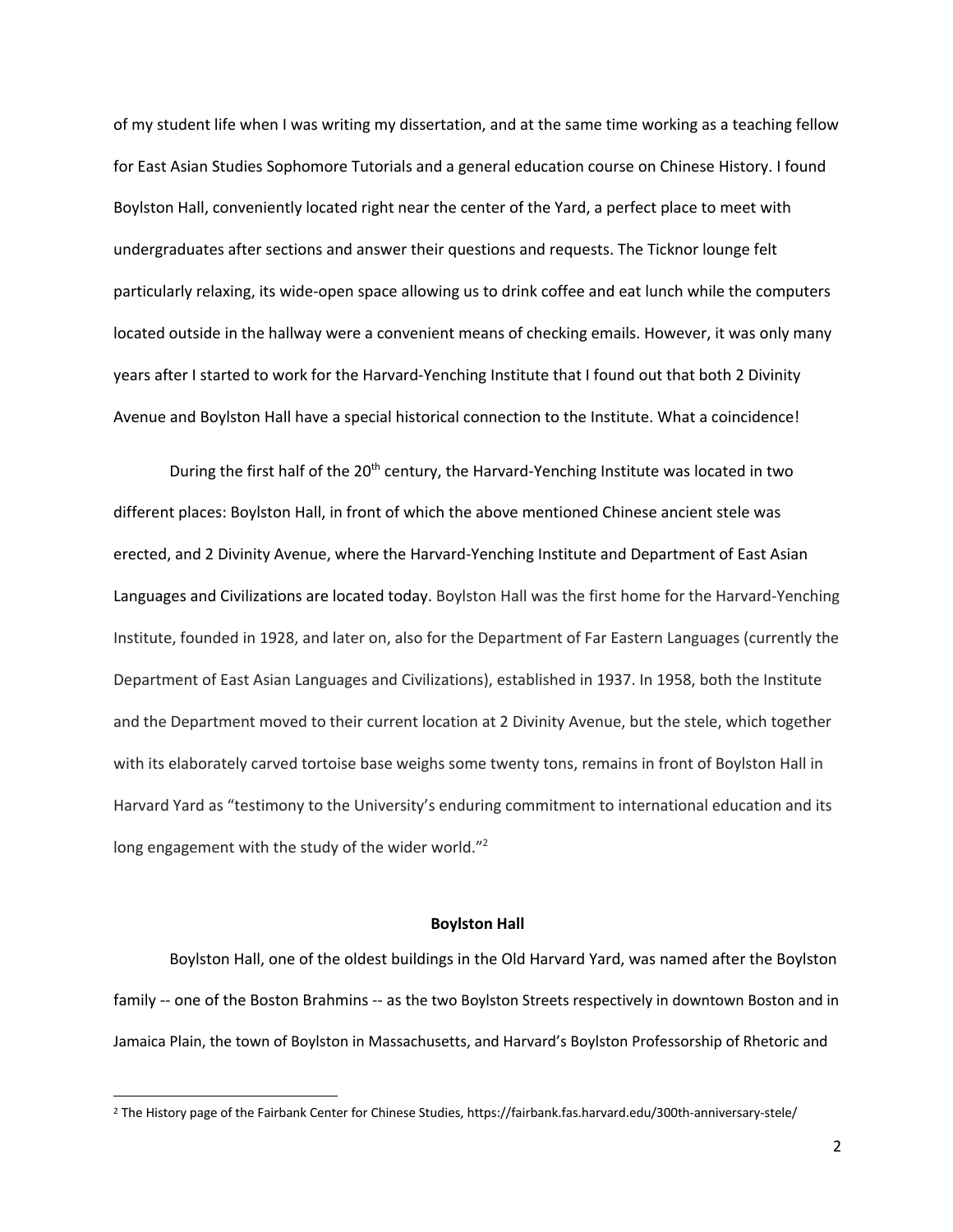Oratory, due to its connection to Ward Nicholas Boylston (1747–1828) of the family. In 1828, Ward Boylston left Harvard a handsome bequest with terms which specified that a stone building be erected to house an Anatomical Museum and Library, and a Chemical Laboratory. He also donated a valuable collection of medical and anatomical works, including anatomy books and carvings, as well as funds for Harvard's Boylston Medical Library and the Boylston Anatomical Museum. In addition, Ward Boylston stipulated that a big auditorium should be built inside.

The firm of Schultze and Schoen was hired to design and build Boylston Hall according to Ward Boylston's will. The two-story construction was completed in 1858 on the southeast corner of the Old Yard, on the west side of, and adjacent to Widener, standing out in Harvard Yard due to its Italian Renaissance style.<sup>3</sup> Aside from its architectural style being different from most of the New Georgian Buildings on campus, Boylston Hall has also been known for frequent expansions, remodeling and renovations. In 1871, Peabody and Stearns continued the major expansion project and added a third floor to the building, following which the Chemistry Department moved from University Hall to Boylston Hall where the first chemistry laboratory in the US was set up. This newly expanded building was better equipped for a chemistry laboratory than University Hall, but the original plan was to have the Department of Chemistry and its laboratory housed in Boylston Hall only for a short time before a permanent location would be made available. However, a "short time" turned into more than half a century -- the Chemistry Department remained in Boylston Hall until Mallinckrodt Chemistry Laboratory was built at Oxford Street in 1928. 4

<sup>&</sup>lt;sup>3</sup> Paul Schulze, a prominent 19th century architect, was born in Breslau, Germany in 1828. He studied at the technical high school in Breslau and later trained in architect offices in Vienna and Berlin. He immigrated to Boston in 1849 and designed two buildings for Harvard University, Appleton Chapel (the predecessor of the Memorial Church at Harvard Yard) and Boylston Hall. He moved to New York in 1857 where he worked with many architects including Paul F. Schoen with whom he formed the partnership Schulze & Schoen.

<sup>&</sup>lt;sup>4</sup> https://rll.fas.harvard.edu/pages/boylston-hall The Harvard Crimson, 1929/9/27。The move of the Chemistry Department to the new Mallinckrodt Chemistry Laboratory (12 Oxford Street) in 1928 freed the Boylston building for library and other purposes, and "further space for some of our books and room for certain departments of the Library will be afforded by the projected move to Boylston Hall." Harvard Library Bulletin, 1950, p 411-412.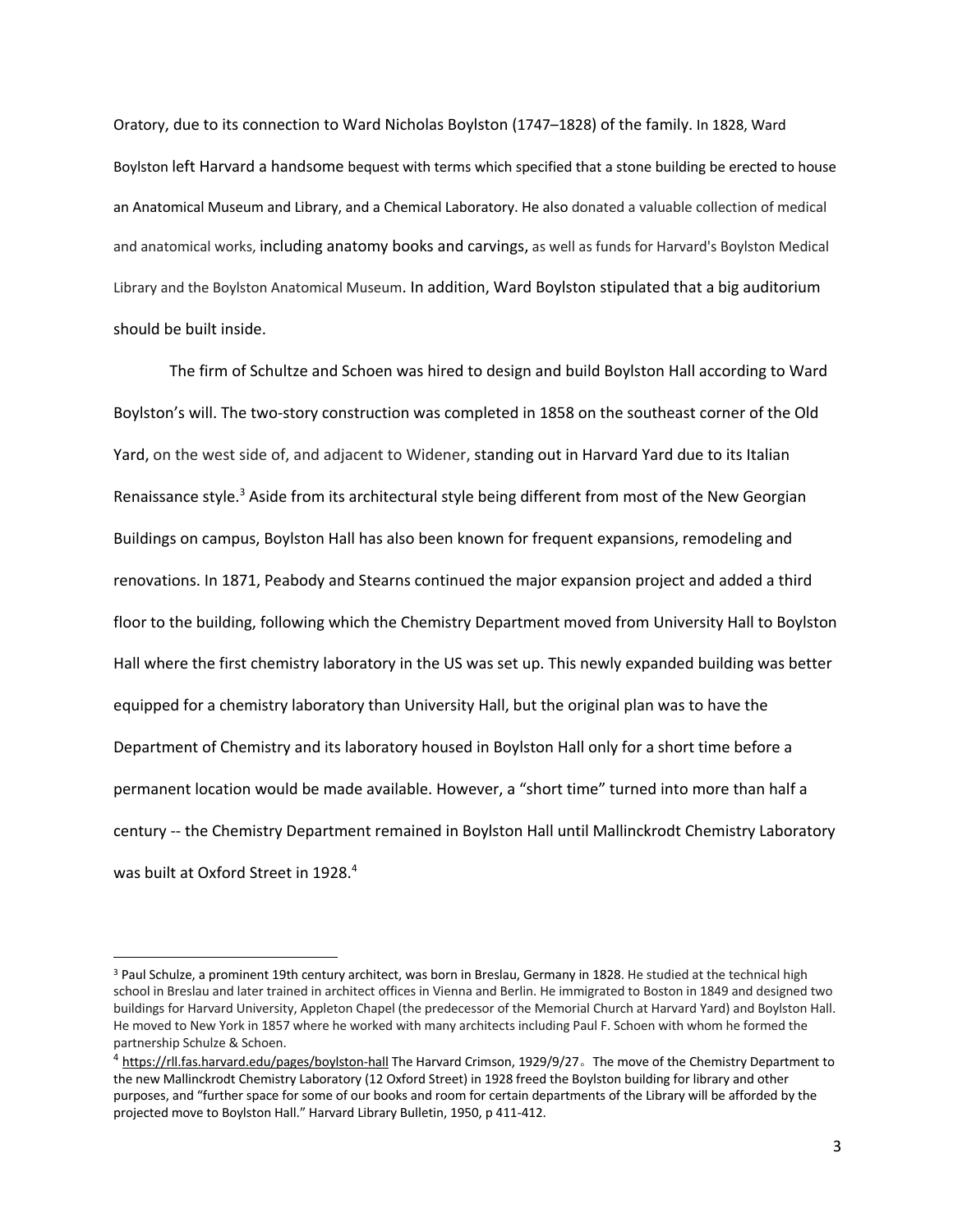The relocation of the Chemistry Department freed up ample space in Boylston Hall.<sup>5</sup> Due to its proximity, the Bindery Unit of Widener Library moved into Boylston Hall first, allowing its staff to conveniently move back and forth between these two buildings. Cramped for space, the History Department relinquished its collection of books for undergraduates and moved it into Boylston Hall. Most relevant to this paper is the third unit that moved into Boylston Hall -- the earliest collection of Chinese and Japanese books at Harvard. When reporting on Boylston Hall's renovation and its prospective new occupants, the Harvard Crimson noted: "another fortunate change will be the placing of the Chinese collection in Boylston Hall. These volumes are at present scattered, occupying various portions of Widener Library, some being placed on the top floor, other portions of the collection being on the main and second floors. All the pieces will be gathered."<sup>6</sup> For the first time in the history of Harvard University Library, East Asian books were gathered together as one single collection and moved from Widener to Boylston Hall as a home base in a central location in Harvard Yard.

Harvard had started to collect Chinese and Japanese books in the late  $19<sup>th</sup>$  century and the early 20<sup>th</sup> century after Ge Kunhua (Ko K'un-Hua 戈鯤化, 1838-1882), the university's first Chinese language instructor, arrived at Harvard in 1879 from Ningpo, China. In 1910, the University expanded its East Asian collection with the gradual acquisition of a small number of Chinese books. The first major acquisition of East Asian books came from two Japanese scholars, Professor Hattori Unokichi (服部宇之 吉, 1867-1939) and Professor Anesaki Masaharu (姉崎正治, 1873-1949) who donated 1,600 Japanese books before they returned to Japan in 1914 after finishing their term as visiting professors at the

<sup>&</sup>lt;sup>5</sup> https://rll.fas.harvard.edu/pages/boylston-hall The Harvard Crimson, 1929/9/27. Boylston Hall hosted the Chemistry Department, but moved to the new Mallinckrodt Chemistry Laboratory (12 Oxford Street) in 1928. This move freed the Boylston building for library and other purposes. Harvard Library Bulletin, 1950, p 411-412。Harvard University Librarian's Annual Report (1927-28):"Further space for some of our books and room for certain departments of the Library will be afforded by the projected move to Boylston Hall."

<sup>6</sup> *The Harvard Crimson*, October 3, 1928.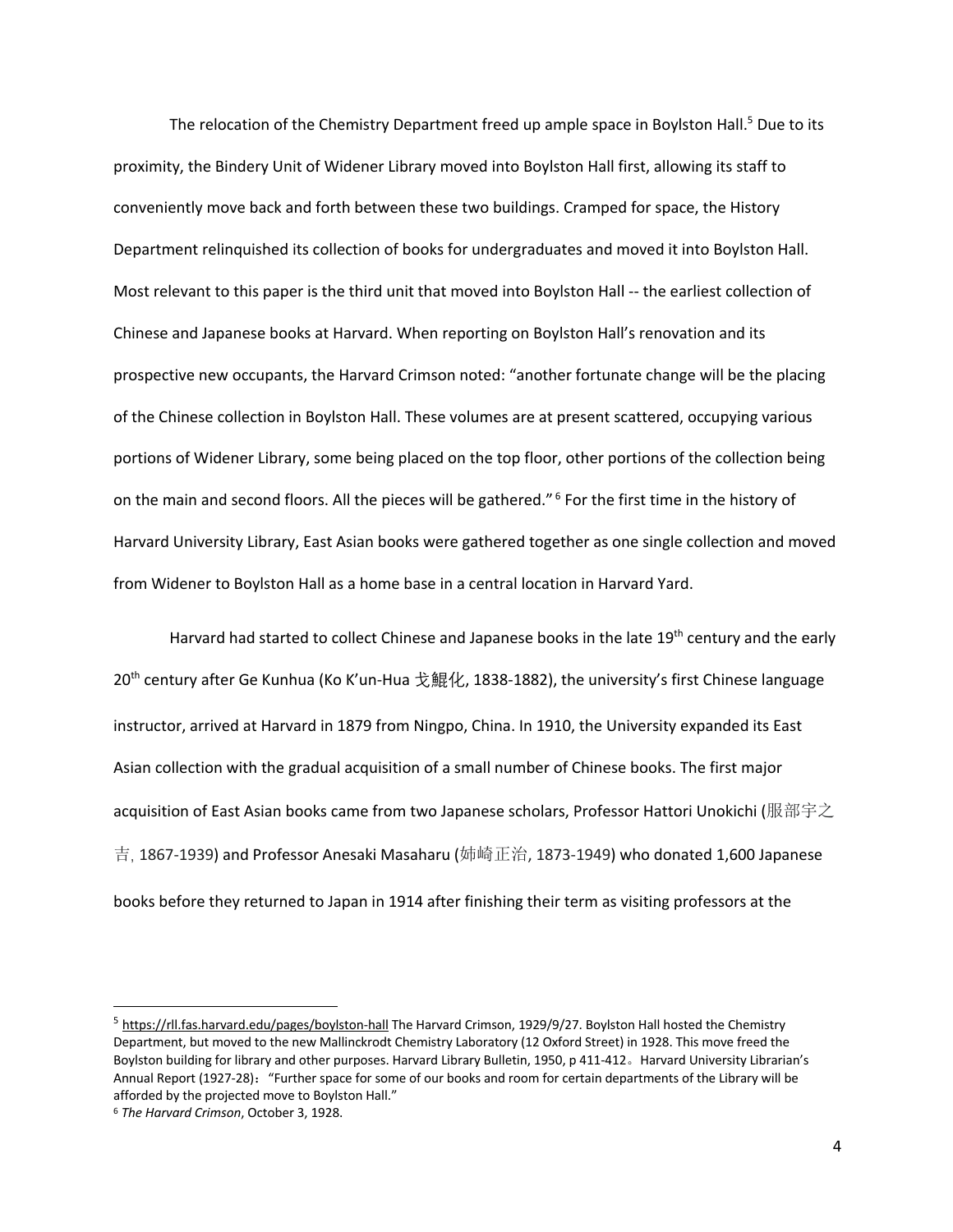Philosophy Department.<sup>7</sup> However, what enabled Harvard University Library to fully launch an acquisition project of collecting Chinese and Japanese books was the endowment from Charles Martin Hall (1863-1914), the American aluminum tycoon and the founder of the Aluminum Company of America (ALCOA), to support teaching and research and advancement of higher education in Asia in the humanities and social sciences, with special attention to the study of Asian culture.

Mr. Hall's Trustees proposed establishing a new research center with his estate in 1925 through collaboration between Harvard University and Yenching University and other Christian colleges in China, with a mission to promote teaching and research on Chinese culture. As a result of intense and lengthy consultation and discussion among John Leighton Stuart (司徒雷登 1876-1962), the President of Yenching University, William Hung (Hong Ye 洪業, 1893-1980), Director of Yenching University Library, and Wallace B. Donham (1877-1954), Dean of Harvard Business School, a tentative agreement was reached to set up a new center in China called the "Harvard-Peking Institute for Chinese Studies." Archibald Cary Coolidge, the inaugural director of the Harvard University Library, proposed that the Library of Yenching University identify and purchase Chinese books for Harvard, a proposal which was supported by William Hung. The Hall Trustees entrusted Leighton Stuart to identify a Chinese college librarian to undertake the acquisition task for the Harvard Library. Both the Hall trustees and Yenching University agreed, following further discussion, on acquisition plans, selection criteria, shipping arrangements, exchange logistics, etc. This was the beginning of the collaboration between the proposed new institute funded by Hall's estate and Yenching University, with Yenching University entrusted to conduct the task of acquisitions for the Harvard University Library.<sup>8</sup> In 1927, Archibald

<sup>7</sup> Kuniko Yamada McVey, "By accident and design: Some Provenance Stories behind Interesting and Curious Japanese Materials in the Harvard-Yenching Library", presented at the conference "Beyond the Book" at Stanford University in 2015. Also in, *Beyond the Books* (Forthcoming), 2022.

<sup>8</sup> Harvard-Peking Institute for Chinese Studies. Memorandum of Conference, September 10, 1925 [B], and Preliminary to Establishment Oriental Research Institute, 1927. Harvard-Yenching Institute Archives. 王蕾, 图书馆、出版与教育 : 哈佛燕京 学社在华中国研究史(1928-1951), 桂林:广西师范大学出版社, 2018 (Wang Lei, Library, Publishing and Education : A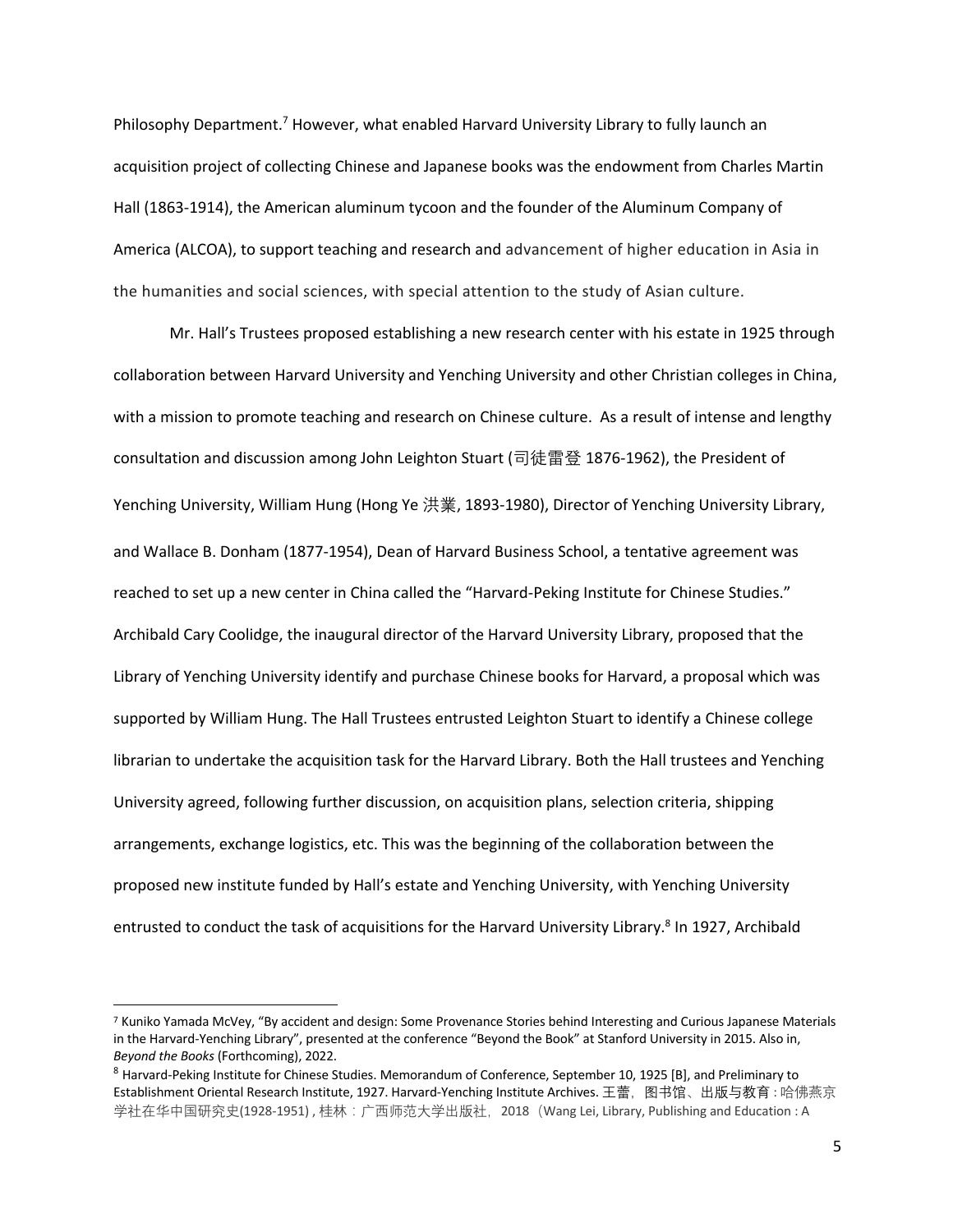Coolidge began to teach the very first course on East Asian History at Harvard.<sup>9</sup> While preparing for the course, he gradually accumulated a small collection on East Asia. Since these Chinese and Japanese books were scattered around on different floors of Widener Library, Coolidge hired Alfred Kaiming Chiu (裘開明, 1898-1977), a Chinese doctoral student at the Economics Department, who had served as the Director of Xiamen University Library, to catalog and put this collection in a good order. Being the custodian of the Chinese collection, Chiu became a great pioneer in East Asian Librarianship in North America, and he continued to take charge of East Asian Collection at Harvard for the next 40 years.

1928 turned out to be an auspicious year for East Asian study at Harvard. Prior to the Great Depression and the collapse of world economy, Hall Estate trustees registered the founding of the Harvard-Yenching Institute with the State of Massachusetts. The new Institute, as a private foundation, found Boylston Hall as its first home in 1929 -- with a field office set up at Yenching University in Peiping, China – and settled in the newly renovated space with Harvard's first collection of more than 4,000 Chinese books and more than 1,000 Japanese books that was now named collectively as "Han He Wen Ku (漢和文庫, the Chinese and Japanese Collection)".

At Boylston Hall, the Harvard-Yenching Institute became not only a central location for Chinese and Japanese collection at Harvard, but also a public venue for faculty and students in Chinese studies to meet and get together. Professor George H. Chase, Dean of Graduate School of Arts and Sciences, reported to the Harvard-Yenching Institute Board of Trustees that "the use of the Library (in Boylston Hall) was gratifying and that it had become a meeting place for Chinese students at Harvard." He also

History of Chinese Studies of Harvard-Yenching Institute in China (1928-1951), Guilin: Guangxi Normal University Press, 2018, pp. 320-322.

<sup>&</sup>lt;sup>9</sup> In addition to his significant contribution "to creating the golden age of the Harvard Department of History and to the transformation of Harvard from a small New England college into an internationally renowned center for research and instruction", and his help to "widen the academic horizons of Harvard and of his profession by introducing study of other parts of the world as well—particularly the Middle East and Asia—and of modern diplomatic history, Archibald C. Coolidge began the transformation of Harvard's library into one of the world's great collections and inspired men in other institutions to emulate him." When he served as director of the Harvard University library from 1910 through 1928, the Library "became one of the best organized libraries for scholars and students as well as one of the great libraries of the world". Robert F. Byrnes, "Archibald Cary Coolidge: A Founder of Russian Studies in the United States" in *Slavic Review*, 1978, No. 37 (4), pp. 652-653.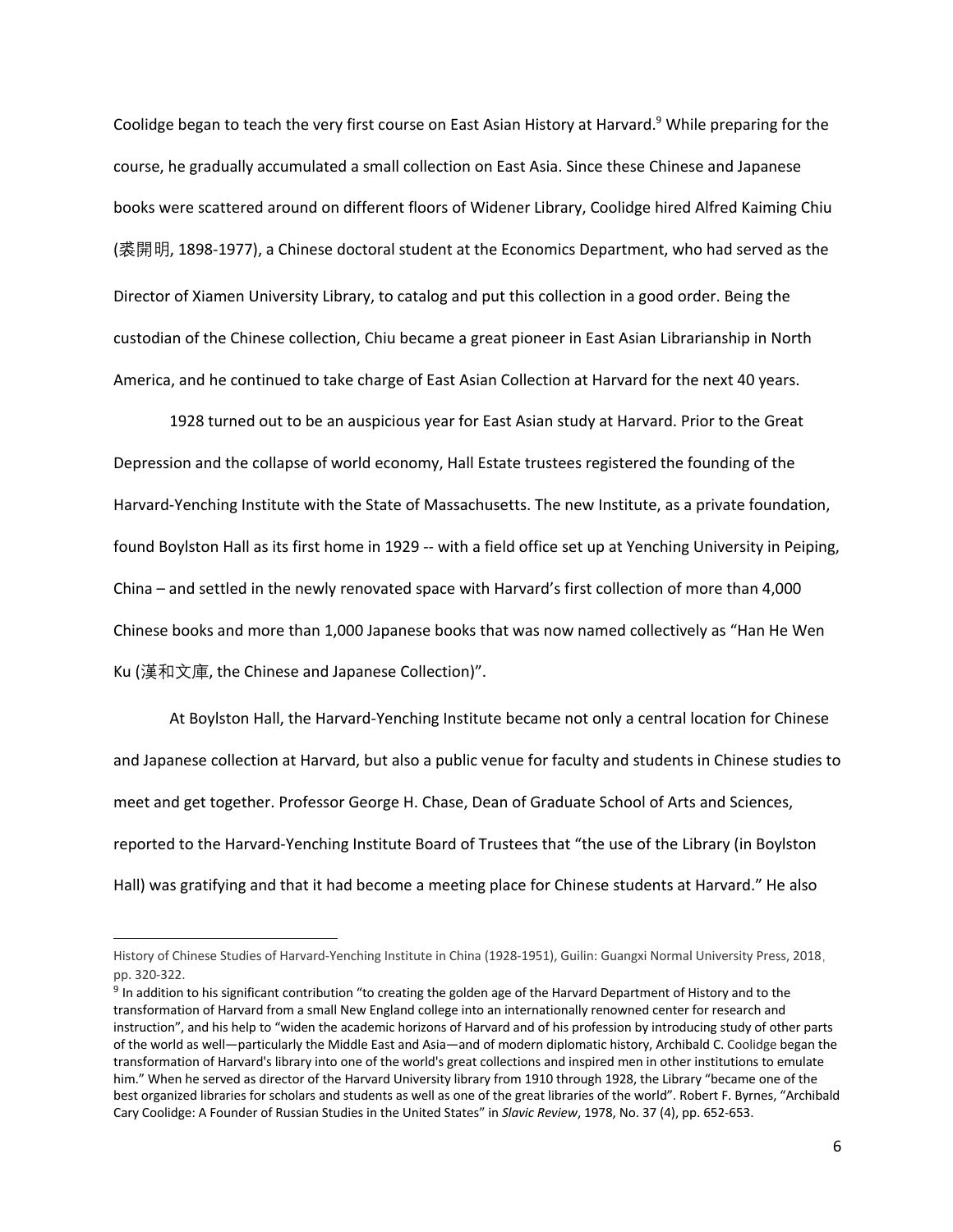shared a report of the Library "showing expenses for 1927-1928 of \$8,457, with a balance on hand of \$7,193; and a budget for the coming year \$5,500, not including running expenses of about \$4,500 or expenses which might be incident to the removal of the Library from Widener to Boylston Hall."<sup>10</sup> In 1929, the Chinese and Japanese Collection was officially named "the Chinese-Japanese Library of the Harvard-Yenching Institute (漢和圖書館)" under the management of the Harvard-Yenching Institute, and the Library became the home for Chinese students and scholars of East Asian studies. For instance, Zhou Yiliang (周一良) and Yang Liansheng (楊聯陞) -- both of whom received doctoral training at Harvard in the 1930s and the 1940s with the support of HYI fellowships and later became eminent Chinese historians -- recorded their fond memory of doing research at the Library in Boylston Hall. Zhou Yiliang wrote in his memoir: "The Chinese and Japanese Library of the Harvard-Yenching Institute had an abundant collection of Chinese and Japanese books that can compete with the collection of the Library of Congress. That was where I spent most of my time as a student at Harvard".<sup>11</sup> And Yang Liansheng recorded numerous entries in his diary with details of times spent at the Library looking for citations and encountering other scholars and visitors.<sup>12</sup>

While the Harvard-Yenching Institute and its Chinese and Japanese collection were settling into Boylston Hall in the Old Yard, Harvard was breaking ground in its "wilderness North" -- to the north of the campus proper, the area around today's Divinity Avenue -- for a newly founded Institute of Geographical Exploration in 1930.

## **2 Divinity Avenue**

<sup>10</sup> Harvard-Yenching Institute Board of Trustees Meeting Minutes, October 1, 1928.

<sup>11 &</sup>quot;在哈佛,我的学生生活极为单调,读书之外还是读书。主要工作地点就两处:一是博义思同楼中哈燕社的汉和图书 馆, 那里中日文藏书之富可以比之美国会图书馆。"《周一良学述》, 杭州: 浙江人民出版社(Zhou Yiliang, My *Academic life: A Memoir*, Hangzhou: Zhejiang Renmin Publishing House, 2000). <sup>12</sup> Yang Liansheng Diaries, 1944-1989, Harvard-Yenching Library.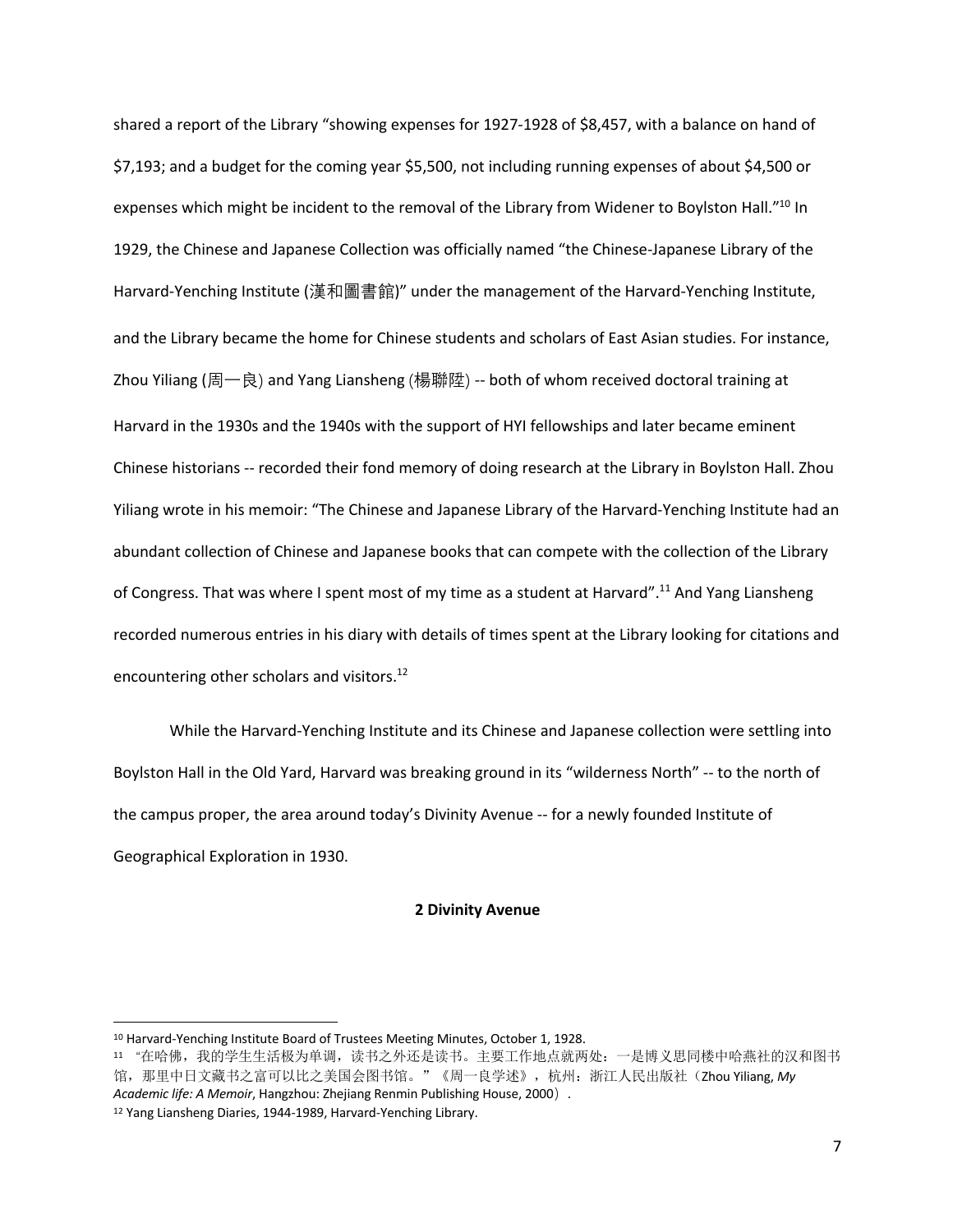Since its inception, the Institute of Geographical Exploration had been housed in a brand new building at 2 Divinity Avenue. The founder of the Institute, Alexander Hamilton Rice (1875-1956), was a graduate of Harvard College Class of 1898 and a surgeon by professional training. It was, however, his passion for South America as an amateur explorer and through his family's extraordinary wealth and wide and influential social network that this new Institute came to be set up at Harvard.

A popular socialite in Boston's elite social circle, Rice's wife Eleanor Elkins Widener, was well known for her family's tragic association with the Titanic in 1912 and for her role in founding Harvard's Widener Library in 1915. This must-tell story for every tour guide to share with visitors and tourists arriving from all over the world has been widely circulated, but much less known was about Elkin Widener's role in launching a new institute for geographical exploration and the construction of 2 Divinity Avenue. Widener remarried with Rice in 1915, and the couple approached the American Geographical Society (AGS) with a proposal to make a donation to the AGS in return for which Rice would be named Director of the AGS.<sup>13</sup> This proposal was summarily rejected by the AGS. As a result, a seed was planted for a bitter personal feud over the following two decades between Rice and Bowman, the then incumbent AGS director.

Having been rejected by the AGS, Rice and Widener approached A. Lawrence Lowell (1856- 1943), the President of Harvard University. President Lowell readily accepted their donation and stipulation, and a piece of land was promised in 1929 for a new building to house Rice's Institute for Geographical Exploration. 2 Divinity Avenue was constructed in 1930 by Horace Trumbauer, the same Philadelphia-based architecture company as the one Widener had suggested Harvard hire to design and build the Widener Library. Expressing Rice's passion for exploration in South America, the new Georgian Revival Style building stood out in Harvard's "Northern Wilderness" with its carving of a map of South

8

<sup>13</sup> Isaiash Bowman served as Director of the American Geographical Society from 1915 to 1935.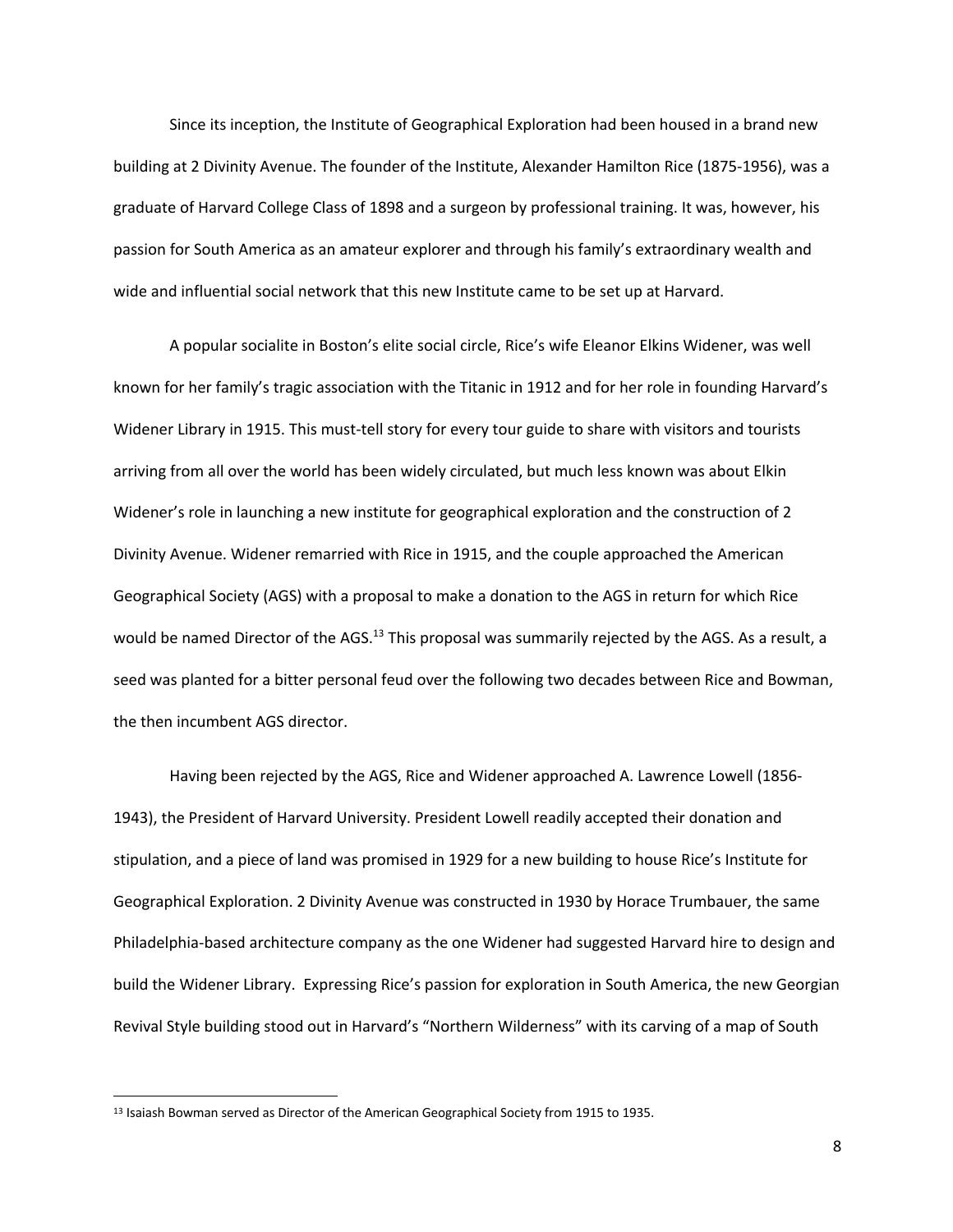America on the façade of the upper exterior of the building and of animals from the region on each side of the exterior walls.

With President Lowell's support, Alexander Hamilton Rice and Eleanor Elkins Widener fulfilled their ambition -- Rice became the inaugural Director of the Institute of Geographical Exploration and was also given a professorship at Harvard. Family wealth had brought him fame and the pride of being associated with Harvard, but he had yet to earn respect from his Harvard colleagues. Faculty in the Department of Geology and Geography disdained him, calling him "scoundrel" and regarding him as a "nuisance" and a fake geographer. Eminent faculty in geography such as Kirk Bryant and Derwent Whittlesey kept their distance from Rice and advised that the Department of Geology and Geography should have no involvement with the Institute of Geographical Exploration. Rice and his Institute were isolated from mainstream activities and scholars at Harvard. The tension further deepened when the Department of Geology and Geography conducted Edward Ackerman's tenure review in the late 1940s. Rice and his Institute became entangled with a controversy over both Ackerman as a scholar in human geography and geography as a university discipline at Harvard.

In the early 20<sup>th</sup> century, Geography as a discipline had operated under a cloud at Harvard, but after WWII, with the arrival of two of the brightest geographers of a new generation, along with the expansion in the postwar era, the future of geography at Harvard looked rosy, though encumbered with a lingering military focus carried over from the early 20<sup>th</sup> century.<sup>14</sup> In the sub-field of human geography in the Division of Geology and Geography, there were three full-time faculty members – tenured professors Kirk Bryant and Derwent Whittlesey and Edward Ackerman, an Assistant Professor highly regarded as a rising star in the field. As the Department conducted its tenure review of Ackerman,

<sup>14</sup> Neil Smith, "Academic War over the Field of Geography: The Elimination of Geography at Harvard, 1947-1951", *Annals of Association of American Geographers*, 77 (2), 1987, p. 157.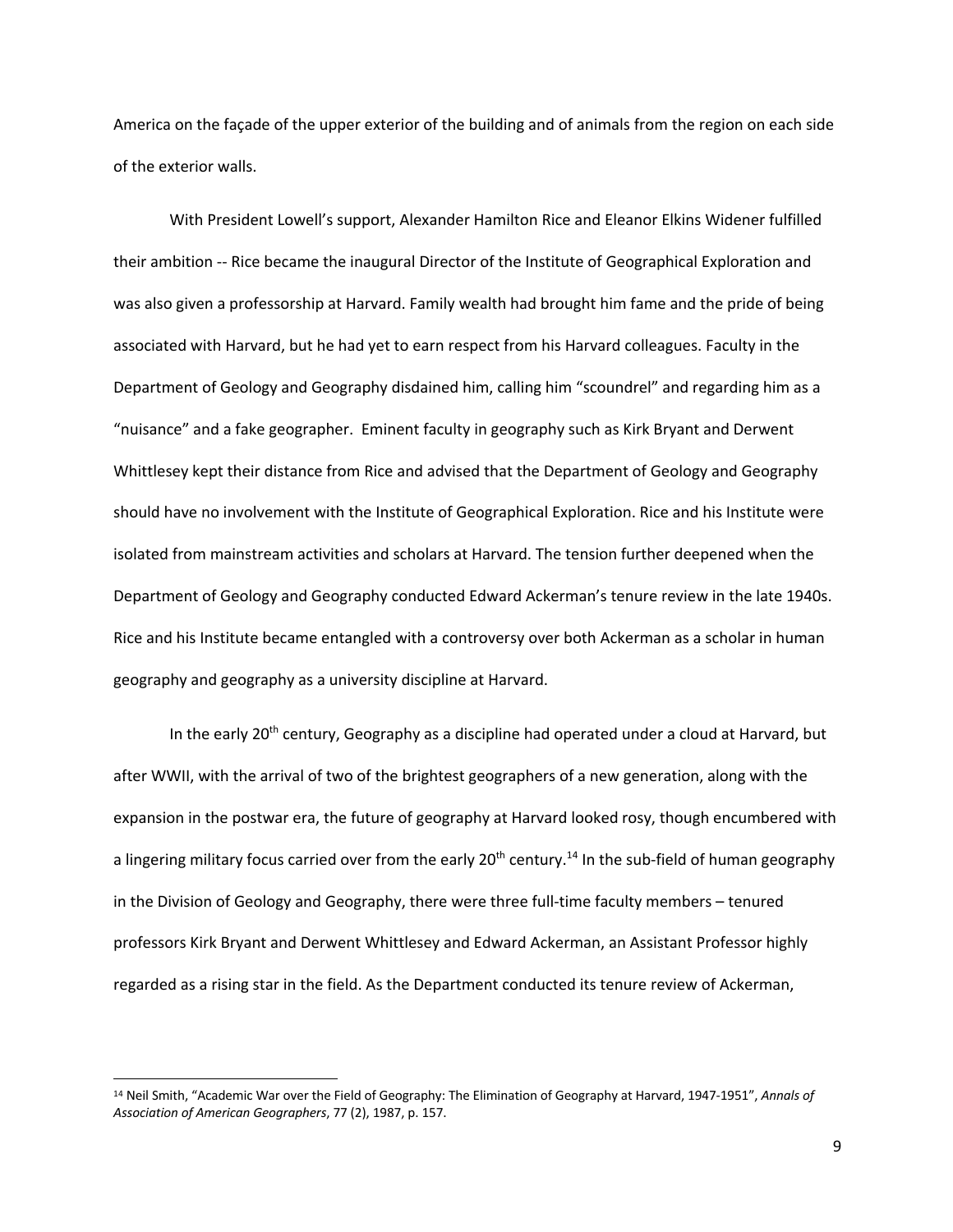fundamental problems surfaced. The discussion grew so intense that the division started to seriously question the existence of Geography as a separate discipline at Harvard.

On the specific disciplinary and department history related to the Department of Geology and Geography, Neil Smith did a solid and thorough research and published a paper entitled "Academic War over the Field of Geography". Smith concluded that Isaiah Bowman, a leading and influential figure in Geography in the first half of the  $20<sup>th</sup>$  century, played a crucial and decisive role in dismantling the Geography unit as a discipline at Harvard. Sitting on the Board of Overseers of Harvard, Bowman had a close relationship with President Conant, a chemist by training, who held an unfavorable opinion towards Geography as an academic discipline. With further support from Provost Paul H. Buck (1899- 1978), President Conant decided to discontinue the Department with the strong belief that geography should not be deemed as a university subject.

As a result, Human geography as a field and geography as a discipline disappeared from Harvard's academic landscape from 1948 on, and Rice's Institute of Geographical Exploration only existed in name. Three years after President Conant and Provost Buck impugned the existence of geography as a subject of university study and then dismantled the Department of Geography, Rice's Institute was closed. In 1951, Rice left Harvard and retreated with his wife to their Miramar Mansion in Newport, Rhode Island. The building at 2 Divinity Avenue was left vacant.

## **Relocation of the Harvard-Yenching Institute**

Meanwhile, back in Harvard Yard, although Boylston Hall went through several renovations and expansions, its outer walls of Rockport granite exterior remained. In early 1949, the interior was subject to renovation when the collection for undergraduates from the History Department was relocated to Widener Library and the newly built Lamont Library. Additional space was made available for the Chinese and Japanese Library of the Harvard-Yenching Institute to use for its expanding collection.

10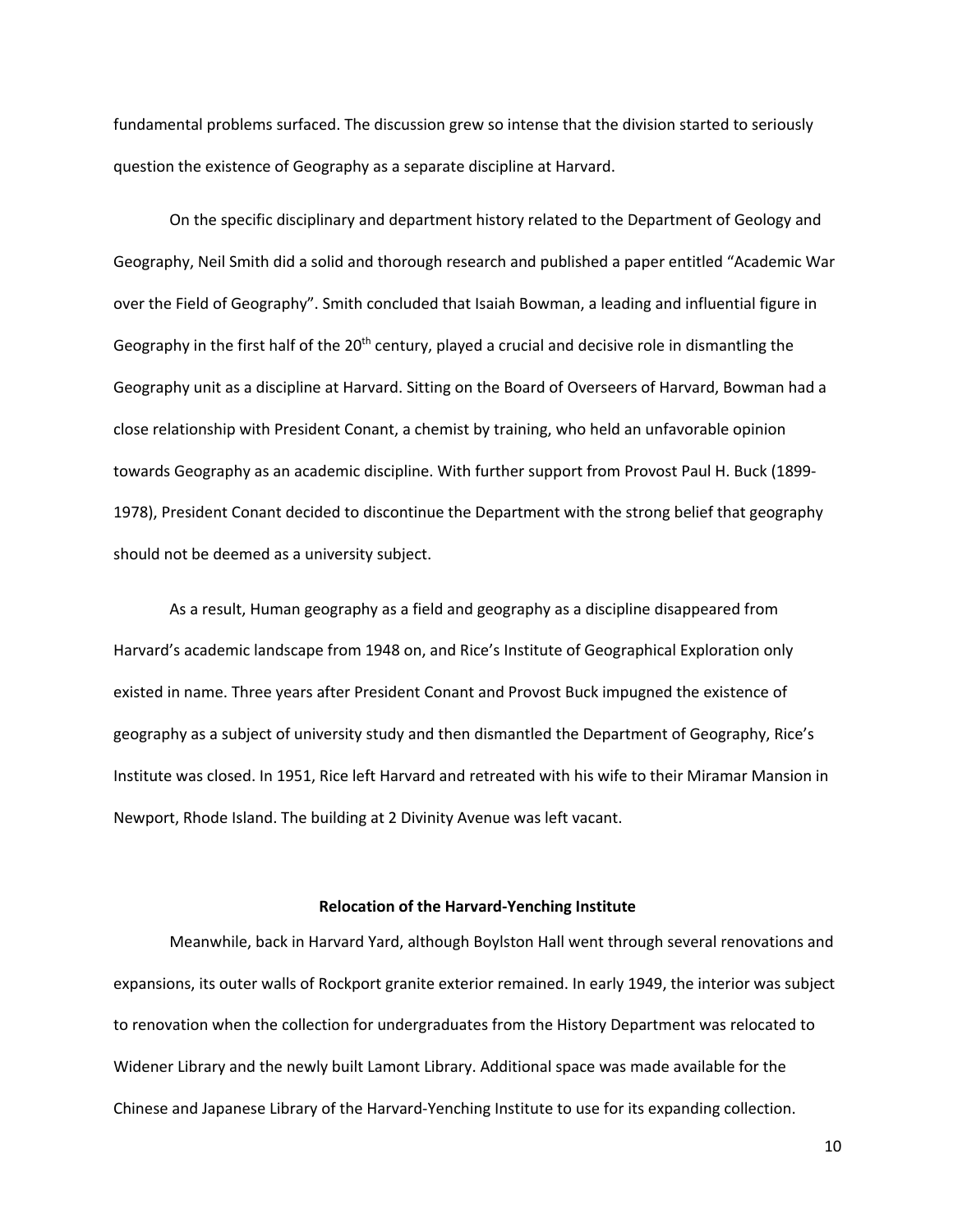During the post-WWII years American higher education and universities were going through fundamental changes and rapid expansion. Harvard was no exception. In the midst of unprecedented development and transformation, East Asian Studies at Harvard ushered in a new era. There was an increasing demand not only for significant expansion of courses in East Asian Studies, but also for library collections in East Asian languages on traditional subjects as well as contemporary East Asian issues and problems. The basement and the first floor of Boylston Hall became increasingly cluttered with the steady acquisition of new publications and old rare materials. At the same time, the amenities and facilities at Boylston Hall could not keep up with the demands of the ever-expanding collection. The Harvard-Yenching Institute and its Chinese and Japanese Library faced a number challenges as far as space and facilities were concerned. These were presented to the Board of Trustees of the Harvard-Yenching Institute on multiple occasions with increasing seriousness and intensified urgency.

Firstly, space for the Chinese and Japanese collection was running out. After WWII, a large number of books had been acquired from China. For instance, Francis W. Cleaves was able to collect more than 5000 books from the Japanese who were leaving Tianjin on the eve of the war. In addition, he himself collected rare Manchu and Mongolian books and manuscripts during his research stay in China under the auspice of the Harvard-Yenching Institute's fellowship.

Secondly, Boylston Hall was no longer fit to house a library, especially for the Chinese and Japanese Library of the Harvard-Yenching Institute that held many uniquely available rare books and materials. There was neither temperature control nor amenities to allay damage from flooding or other natural disasters.

Thirdly, East Asian Studies at Harvard had expanded with new programs for East Asian scholars and a rapidly increasing number of new courses available to Harvard students. In addition to continuing to provide financial support to faculty members in Asian Studies and to the Chinese and Japanese

11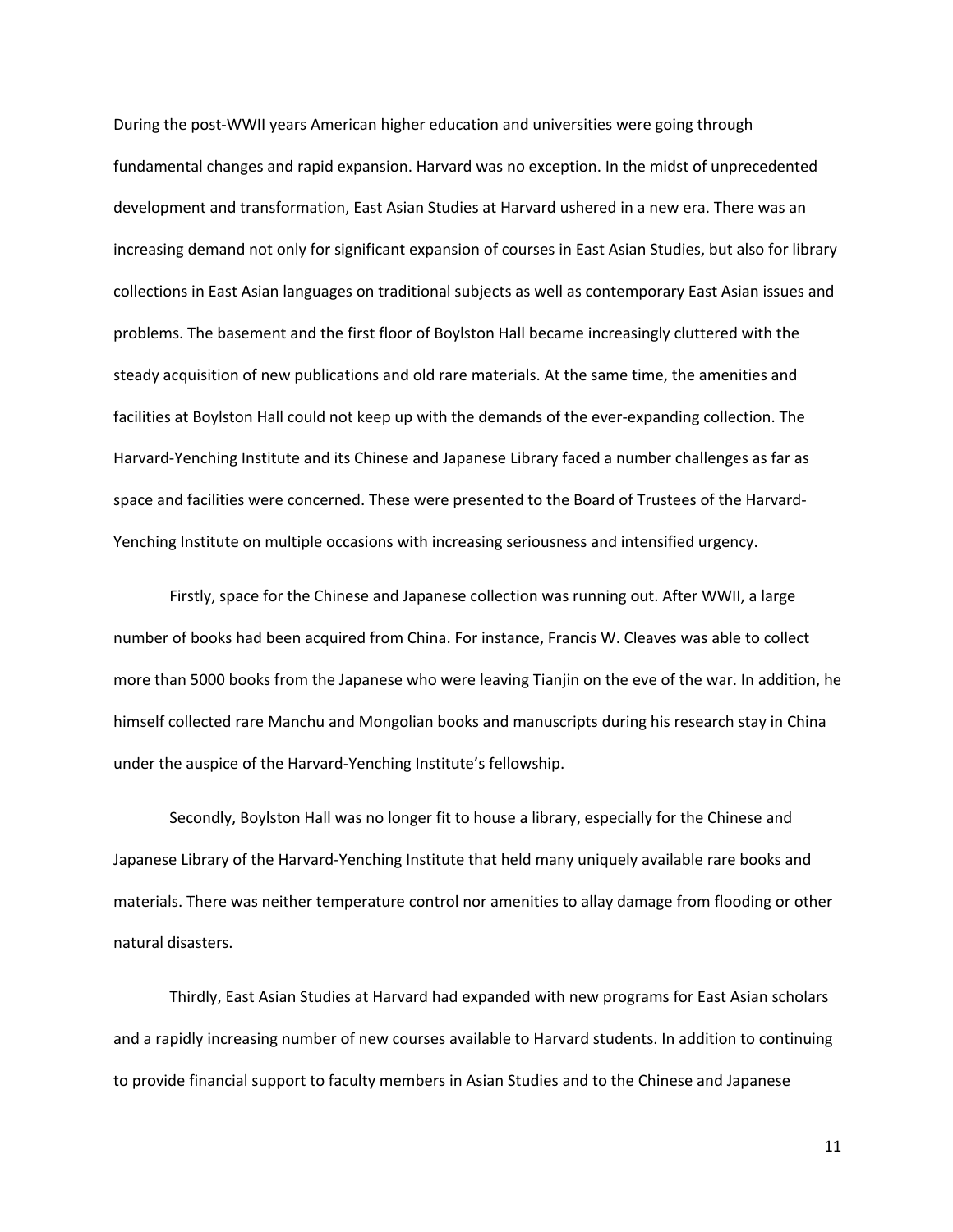Library, the Harvard-Yenching Institute started a new visiting scholars program in 1954 to further carry out its mission to "promote both in China and America graduate study and research in the various branches of Chinese culture, with the primary objective of encouraging the Chinese to study their own highly developed civilization in the light of occidental methods of research and to interpret this civilization to the West."15

All these challenges prompted the HYI Board of Trustees as well as the Librarian of Harvard University and the Dean of the Faculty of Arts and Sciences, to consider relocating the Institute and its library to a more spacious and better equipped place. Dean McGeorge Bundy initially suggested Gray Herbarium at Garden Street as a new home for the HYI and its Library, but Serge Elisseéff, Director of the HYI, considered it too far from the Harvard Yard.<sup>16</sup> At the HYI Board meeting in the fall of 1954, Dean Bundy officially put forward a proposal that the Harvard-Yenching Institute be relocated from Boylston Hall to 2 Divinity Avenue, the building formerly occupied by the Institute of Geographical Exploration. He shared with the Board members that when he had inspected the premises in the spring, Director Elisseéff considered the space inadequate to meet the needs of the Institute, but he "expressed the opinion that the building might be made suitable if a wing were added."<sup>17</sup>

Dean Bundy's proposal and Director Elisseéff's suggestion were not implemented until the fall, 1956 when fire and water damage occurred to the HYI and its library inside Boylston Hall. At the HYI

<sup>&</sup>lt;sup>15</sup> "Newly Formed Harvard Institute at Yenching", The Harvard Crimson (January 10, 1928). Quoted in Elizabeth J. Perry and Hang Tu, "Cultural Imperialism Redux? Reassessing the Christian Colleges of Republican China." In *China and the World – The World and China – A Transcultural Perspective, Vol. 3* (Joachim Gentz, Natascha Gentz, Barbara Mittler, and Catherine Vance Yeh, eds.). Heidelburg: OSTASIEN Verlag, 2019, p. 77.

<sup>&</sup>lt;sup>16</sup> Until the 1950s, all but the Arnold Arboretum herbarium, which was located in the Jamaica Plain section of Boston, were housed separately in Cambridge. The Gray Herbarium was on Garden Street, within the Botanical Gardens, but blocks from the other biology collections. The Farlow Herbarium was adjacent to the Biological Laboratories on Divinity Avenue and the Botanical Museum was in the Museum of Comparative Zoology building. The herbarium of the New England Botanical Club, although housed at the Gray Herbarium, was a separate unit. Upon construction of a new herbarium building on Divinity Avenue in 1954, the collections of the Gray Herbarium and Arnold Arboretum (except for cultivated plants of the Arnold Arboretum, which remained in Jamaica Plain) were brought together and integrated. The Arnold, Gray, Farlow and the Botanical Museum herbaria were thus close at hand. The website on Harvard University Herbaria and Libraries: <https://huh.harvard.edu/pages/history>

<sup>&</sup>lt;sup>17</sup> The Board Meeting Minutes of the Harvard-Yenching Institute, November 13, 1956, p.352.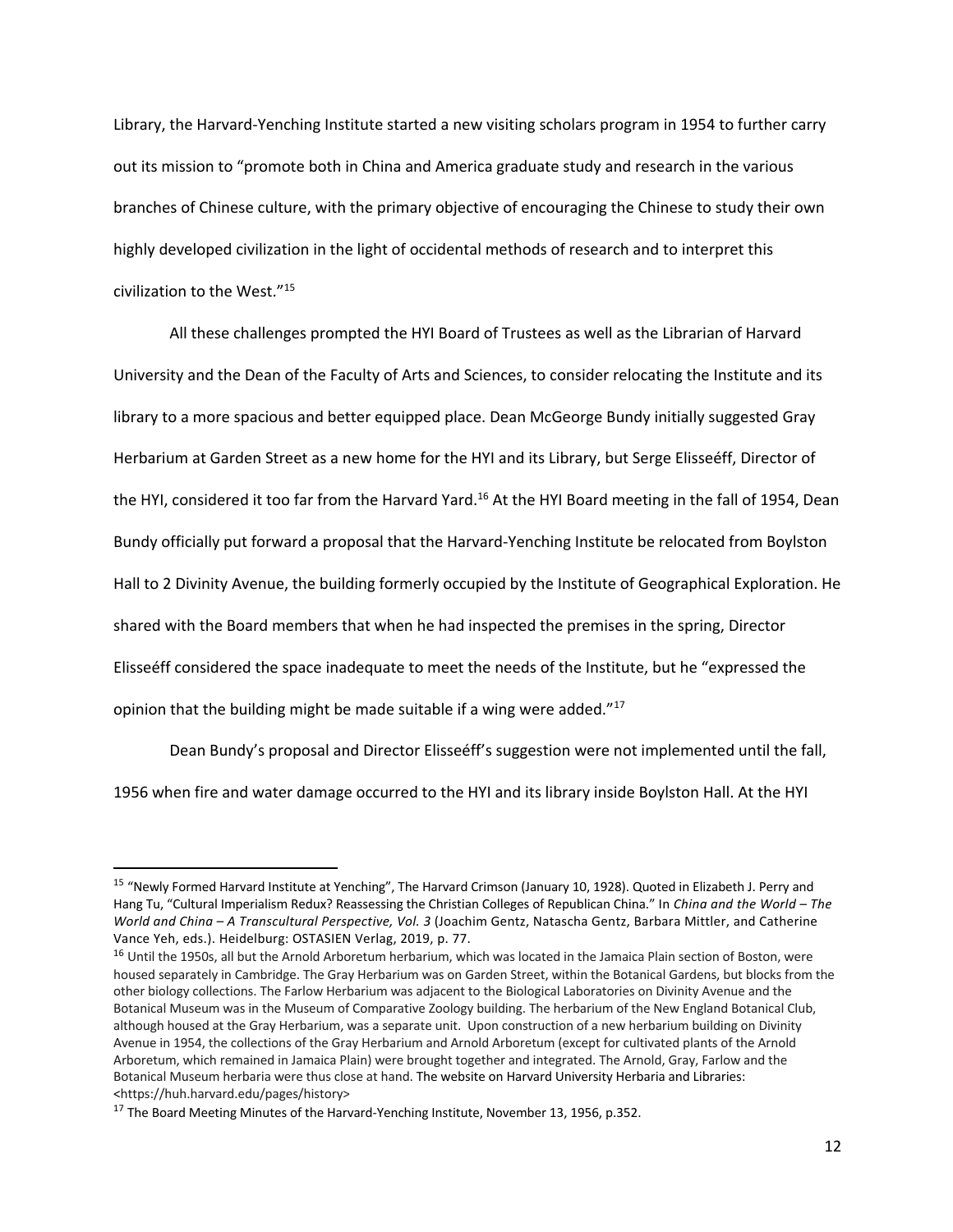Board meeting on November 13, 1956, Trustee members unanimously agreed that "a move to more adequate and, particularly for the priceless and irreplaceable Chinese-Japanese Library, safer quarters are imperative." Director Elisseéff reported to the Board that "the unsuitability of Boylston Hall was recently highlighted again, first by a possible case of attempted incendiarism and later by the flooding of the rare books room to a depth of three or four inches." And "the Director also stated that under the Institute's present and prospective programs the library was likely to become an even more important part of the Institute's work than it has been in the past, making a larger and more direct contribution to education in Asia. For these reasons, a move to new quarters was deemed by all present to be essential."18 With the plan for relocating the HYI and its library confirmed, an expansion and renovation plan was worked out between the HYI Board and FAS for the following two years.

The architectural firm of Shepley, Bulfin, Richardson & Abbot was hired to take up the new construction project for the former building of the Institute for Geographical Exploration. In 1957, a new wing with four floors was added as an extension from the original construction to house the Chinese and Japanese collection. And a new auditorium, named Yenching Auditorium, was annexed to the rear of the first floor, spacious enough to accommodate 275 seats. As Bainbridge Bunting points out, "when the building was enlarged to house the Harvard-Yenching Institute, a satisfactory addition at the rear by Shepley, Bulfinch, Richardson and Abbot, conforming in scale and material to both the original unit and the adjacent Semitic Museum, did much to alleviate this visual disparity."<sup>19</sup>

In the fall of 1958, the Harvard-Yenching Institute moved into the renovated building along with its growing collection of Chinese and Japanese materials. A map room remained as the only legacy at 2 Divinity from Rice's Institute, while the building now provided individual offices for each faculty member of the Department of Far Eastern Languages and visiting scholars of the Institute. It was expected that

<sup>&</sup>lt;sup>18</sup> The Board Meeting Minutes of the Harvard-Yenching Institute, November 13, 1956, pp. 455.

<sup>19</sup> Bainbridge Bunting, *Harvard: An architectural history*. Harvard University Press, 1985, p168.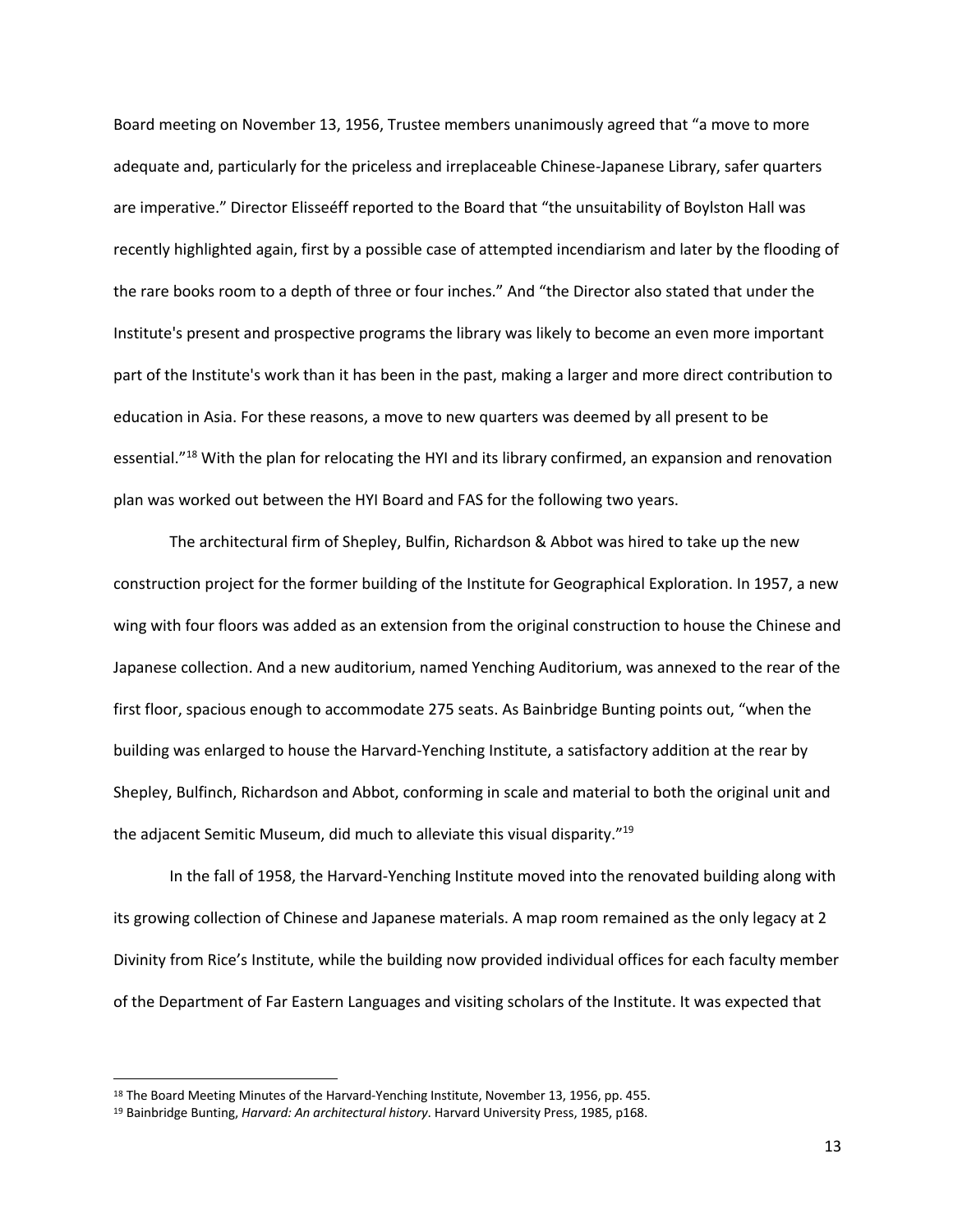the Yenching Library would have sufficient space for the next fifteen to twenty years. In addition, the building had enough extra space to allow the newly established Department of Statistics to move into the fourth floor of the extended wing, although the Department moved out in 1972 when the Library required additional space for its ever-expanding collection. With 2 Divinity Avenue as its new home, the Harvard-Yenching Institute and its Library enjoyed spacious quarters for teaching, research and academic activities.

In 1962, the Starr family donated to the HYI two stone lions originally from Beijing which became a trademark of the building and a symbol of East Asian Studies at Harvard ever since.<sup>20</sup> In the past half century, faculty, students and scholars in East Asian Studies have regarded the two stone lions as closely identified with their building and field of study, while the carvings that symbolized South America on the façade and exterior walls of the building faded into history. In 1998, Bradford H. Washburn, one of Rice's students who had served as Associate Director for the Institute and later as Director of the Museum of Science in Boston, brought the memory of Rice's Institute back to 2 Divinity Avenue by way of a ceremony with a plaque which reads "Alexander Hamilton Rice, AB 1898 and MD 1903 whose generosity created this building and sustained the Institute of Geographical Exploration, 1930-1951. Within these walls, he and his colleagues laid the foundations for the mapping of the world from the air." <sup>21</sup> Washburn also arranged to have the following statements carved on the left and right sides of the wall, respectively: "Publicity, press and politics are methods of self-exploitation and the commercialization of science", and on the right "Purpose, patience, perseverance are factors of successful geographical exploration and scientific explanation". However, these emblems seem to be neglected by students and faculty of East Asian Studies either because of the scandalous nature of the

<sup>&</sup>lt;sup>20</sup> Smithsonian Institute Archives link, https://www.aaa.si.edu/collections/polly-thayer-starr-papers-6141.

<sup>21</sup> "A Nod to Ham Rice", in *Harvard* Magazine, March-April, 1999.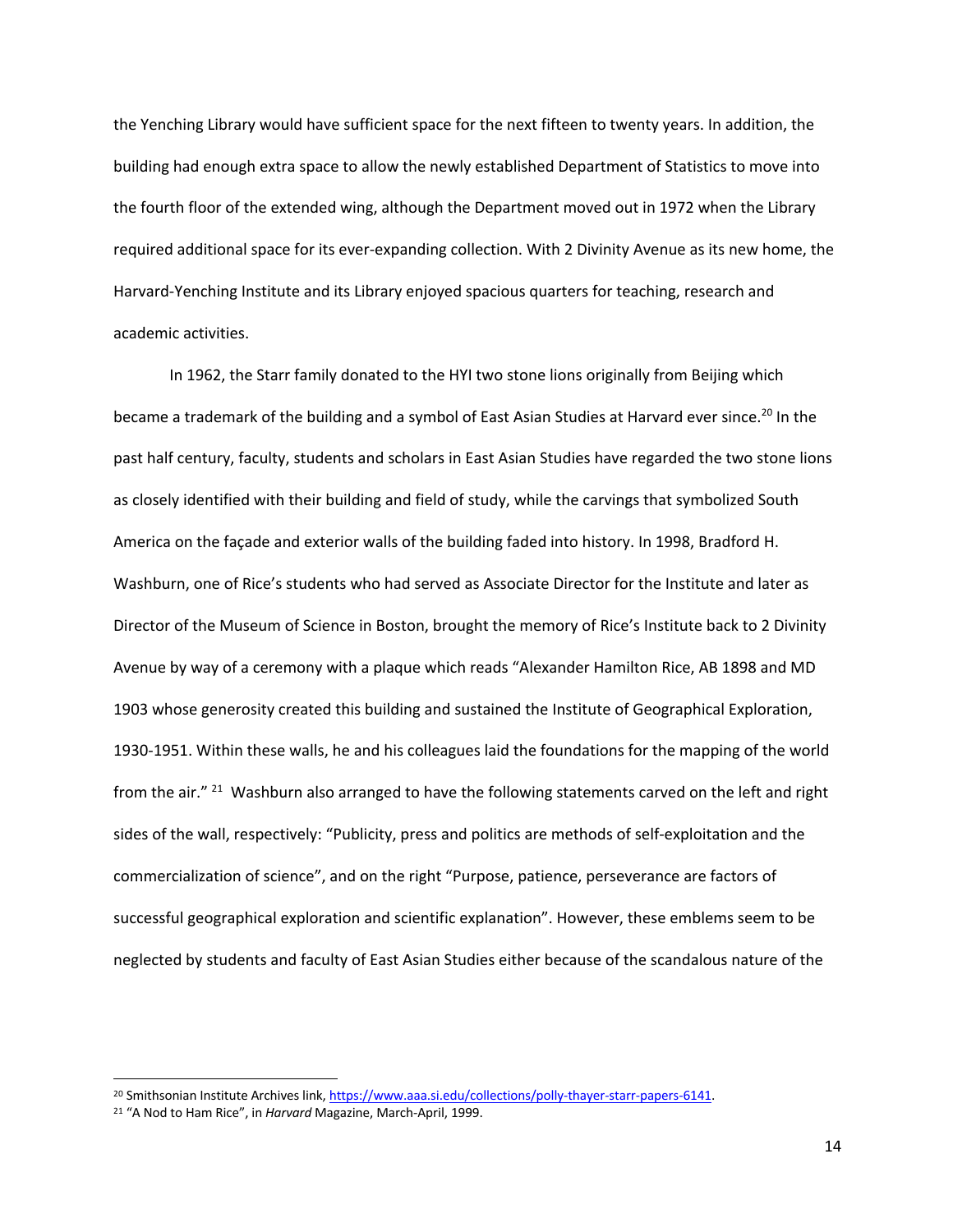inception of the Institute of Geographical Exploration or due to lack of interest in Alexander Hamilton Rice.

As East Asian Studies continued to expand its teaching and research scope after the Harvard-Yenching Library moved to 2 Divinity, and the Library's 1.6 million collection became the largest among research university East Asian libraries in North America, nearly half of the Library books must now be stored in an off-site depository. In recent years, faculty and students of East Asian studies have petitioned for a new complex hoping for a new home for the ever-expanding courses, research activities and vibrant academic events in Asian Studies at Harvard.

The flourishing of Asian Studies stands in stark contrast to the ill-fated field of geography, human geography in particular, abolished as a discipline of study by the university leadership in the late 1940s. Even after this "terrible blow" to American geography, $^{22}$  a few other universities tried to build the discipline and develop the field, but in the end, many of they followed in Harvard's footsteps and decided to close down their departments. In the 1980s, some scholars appealed to Harvard to revive Geography as a university subject, but these appeals were rejected. After 1948, Geography disappeared from the academic landscape not only at Harvard, but also from many other universities in North America, and even around the world.

After the Harvard-Yenching Institute moved out in 1958, Boylston went through yet another major renovation. The designer this time even planned to make an overhaul change to the granite exterior, but a stipulation in the Boylston will stated that Harvard would continue to receive the income from its bequest only as long as the walls of Boylston Hall stood. Upon the completion of the renovation in late 1950s, Boylston became the home for the Departments of Classics, Gender and Women Studies, Linguistics, and Romance Languages. No trace of East Asian Studies remains except for the stele still

<sup>22</sup> Neil Smith, "Academic War over the Field of Geography": The Elimination of Geography at Harvard, 1947-1951, *Annals of Association of American Geographers*, 77 (2), 1987, p. 162.